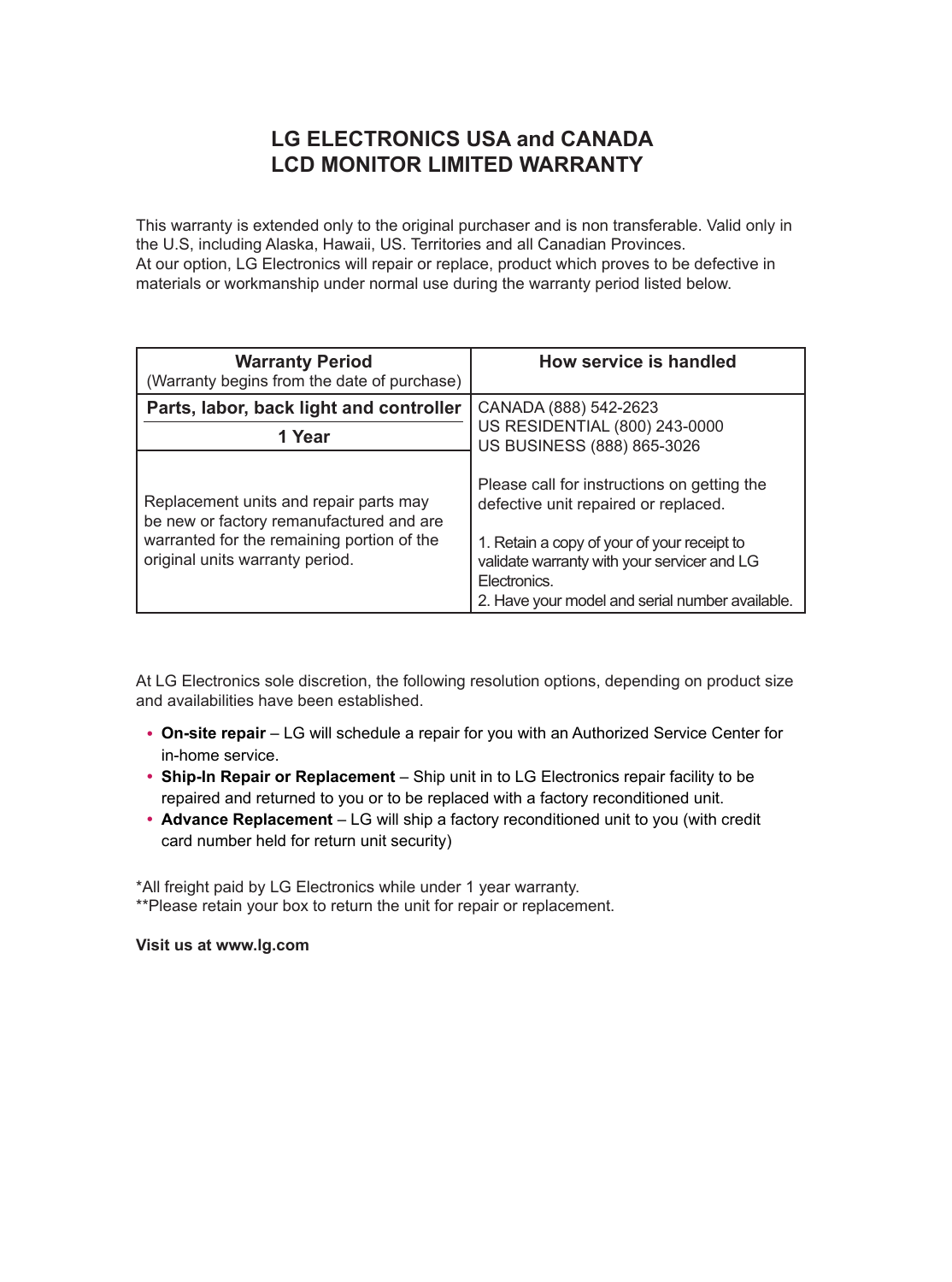No other express warranty is applicable to this product.

THE DURATION OF ANY IMPLIED WARRANTIES, INCLUDING THE IMPLIED WARRANTY OF MERCHANTABILITY, IS LIMITED TO THE DURATION OF THE EXPRESS WARRANTY HEREIN. LG ELECTRONICS SHALL NOT BE LIABLE FOR THE LOSS OF THE USE OF THE PRODUCT, INCONVENIENCE, LOSS OR ANY OTHER DAMAGE, DIRECT OR CONSEQUENTIOAL, ARISING OUT OF THE USE OF, OR INABILITY TO USE, THIS PRODUCE OR FOR ANY BREACH OF ANY EXPRESS OR IMPLIED WARRANTY INCLUDING THE IMPLIED WARRANTY OF MERCHANTABILITY APPLICABLE TO THIS PRODUCT.

LG ELECTRONICS SHALL NOT BE LIABLE FOR THE LOSS OR DESTRUCTION OF DATA OR MEDIA RESULTING FROM THE USE OR SERVICE OF THIS PRODUCT, WHETHER DUE TO VIRUS ISSUES OR OTHERWISE, OR ANY FAILURE TO SECURE ALL PROGRAMS AND DATA CONTAINED IN OR AFFECTED BY THE PRODUCT OR TO MAINTAIN THE CONFIDENTIALITY OF DATA STORED ON THE PRODUCT.

## **LIMITATIONS AND EXCLUSIONS**

LG Electronics does not warrant uninterrupted or error-free operation of the product. Product performance is affected by system configuration, software, applications, your data and operator control of the system, among other factors. Though the product is considered to be compatible with many systems, it is your responsibility to determine compatibility and integration with other products or systems.

This limited warranty applies only to hardware products manufactured by or for LG that can be identifed by the "LG" trademark, trade name or logo affxed to them. It does not apply to non-LG hardware products or any software, even if packaged or sold with LG hardware.

Manufacturers, suppliers or publishers, other than LG, may provide their own warranties to you, but LG, to the extent permitted by law, provides such third-party products "AS IS". If applicable, software distributed by LG with or without the LG brand name (including but not limited to system software) is not covered under this limited warranty. Please refer to any licensing agreement accompanying the software for details of any purchaser rights with respect to its use.

This limited warranty covers manufacturing defects in materials and workmanship encountered in normal, reasonable, and except to the extent otherwise expressly provided for in this statement, use of this product, and shall not apply to the following type of exclusions:

- Damage caused in shipping or transit
- Service required as a result of improper installation, including incorrect or insufficient AC supply (please consult the owner's manual for power supply requirements.)
- Installation or repair of antenna systems, cable converters, cable company supplied equipment in a video system.
- Set-up or adjustment on consumer controls or damage caused by improper adjustments.
- Damage cause by other system components.
- Any unit that has been modified or incorporated into any other product.
- Replacement of batteries on the remote control.
- y Damage (including cosmetic damage), failure, loss or personal injury due to misuse, abuse, negligence, improper maintenance or storage, or to acts of nature other causes beyond our control. (Causes beyond our control include, but are not limited to, lighting strike, power surges, power outages and water damage.)
- y Repair or replacement of warranted parts by other than an LG authorized service center.
- Units purchase or serviced outside the US and Canada.
- Units with altered or absent serial numbers.
- Product labeled and sold in "As Is" condition or sold with a similar disclaimer.
- Burned-in images resulting from display of an image over an extended period of time.
- Minor imperfections within design specifications that do not materially alter or affect functionality.

LG Electronics Contacts:

US (800) 243-0000 Canada (888) 542-2623 www.lg.com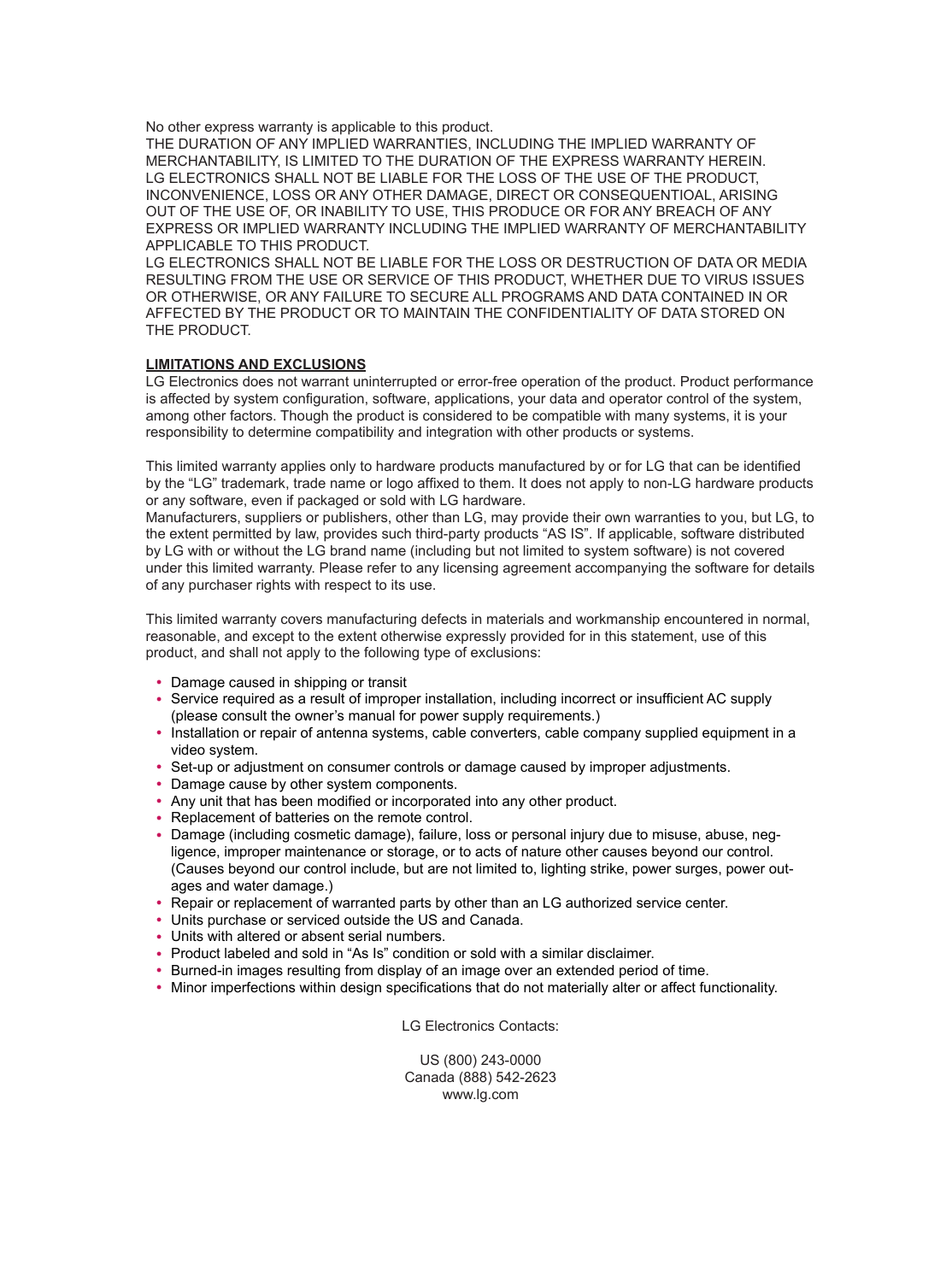## **LG ELECTRONICS É.-U. et CANADA GARANTIE LIMITÉE POUR LES ÉCRANS ACL**

Cette garantie n'est offerte qu'à l'acheteur original est ne peut pas être transférée Elle n'est valide qu'aux États-Unis, y compris Alaska, Hawaii et les territoires des É.-U., et que dans toutes les provinces canadiennes.

LG Electronics, à son choix, réparera ou remplacera le produit qui affiche un vice de matière ou de fabrication dans des conditions normales d'utilisation au cours de la période de garantie stipulée ci-après.

| Période de garantie<br>(La garantie débute à la date d'achat)                                                                                                                             | Type de service offert                                                                                                                                                                                                                                                                                     |
|-------------------------------------------------------------------------------------------------------------------------------------------------------------------------------------------|------------------------------------------------------------------------------------------------------------------------------------------------------------------------------------------------------------------------------------------------------------------------------------------------------------|
| Pièces, main-d'oeuvre, rétroéclairage et<br>commande                                                                                                                                      | CANADA (888) 542-2623<br>É.-U. RÉSIDENTIEL (800) 243-0000<br>É.-U. COMMERCIAL (888) 865-3026                                                                                                                                                                                                               |
| 1 an                                                                                                                                                                                      |                                                                                                                                                                                                                                                                                                            |
| Les appareils de rechange et les appareils<br>réparés peuvent être neufs ou remis à neuf<br>par l'usine et sont garantis pour la période<br>de garantie originale restante de l'appareil. | Téléphonez afin d'obtenir des instructions pour<br>faire réparer ou remplacer l'appareil défectueux.<br>1. Conservez une copie de votre facture pour<br>valider la garantie auprès du fournisseur de<br>service et de LG Electronics.<br>2. Ayez les numéros de modèle et de série à<br>portée de la main. |

Suivent les possibilités de résolution par LG Electronics, à sa discrétion seule, dépendamment de la taille et de la disponibilité des produits.

- y **Réparation sur place** LG ordonnancera la réparation pour vous auprès d'un centre de service agréé pour un service au foyer.
- y **Réparation ou remplacement sur renvoi** Expédiez l'appareil au centre de réparation de LG Electronics où il sera réparé ou remplacé par un appareil remis à neuf à l'usine, puis renvoyé.
- y **Remplacement d'avance** LG vous enverra un appareil remis à neuf à l'usine (sur présentation d'un numéro de carte de crédit comme garanite de renvoi de l'appareil défectueux).

\*Tous les frais de transport sont assurés par LG Electronics au cours de la période de garantie de 1 an.

\*\*Veuillez conserver la boîte pour renvoyer l'appareil s'il doit être réparé ou remplacé.

**Consultez www.lg.com**



Printed in Korea